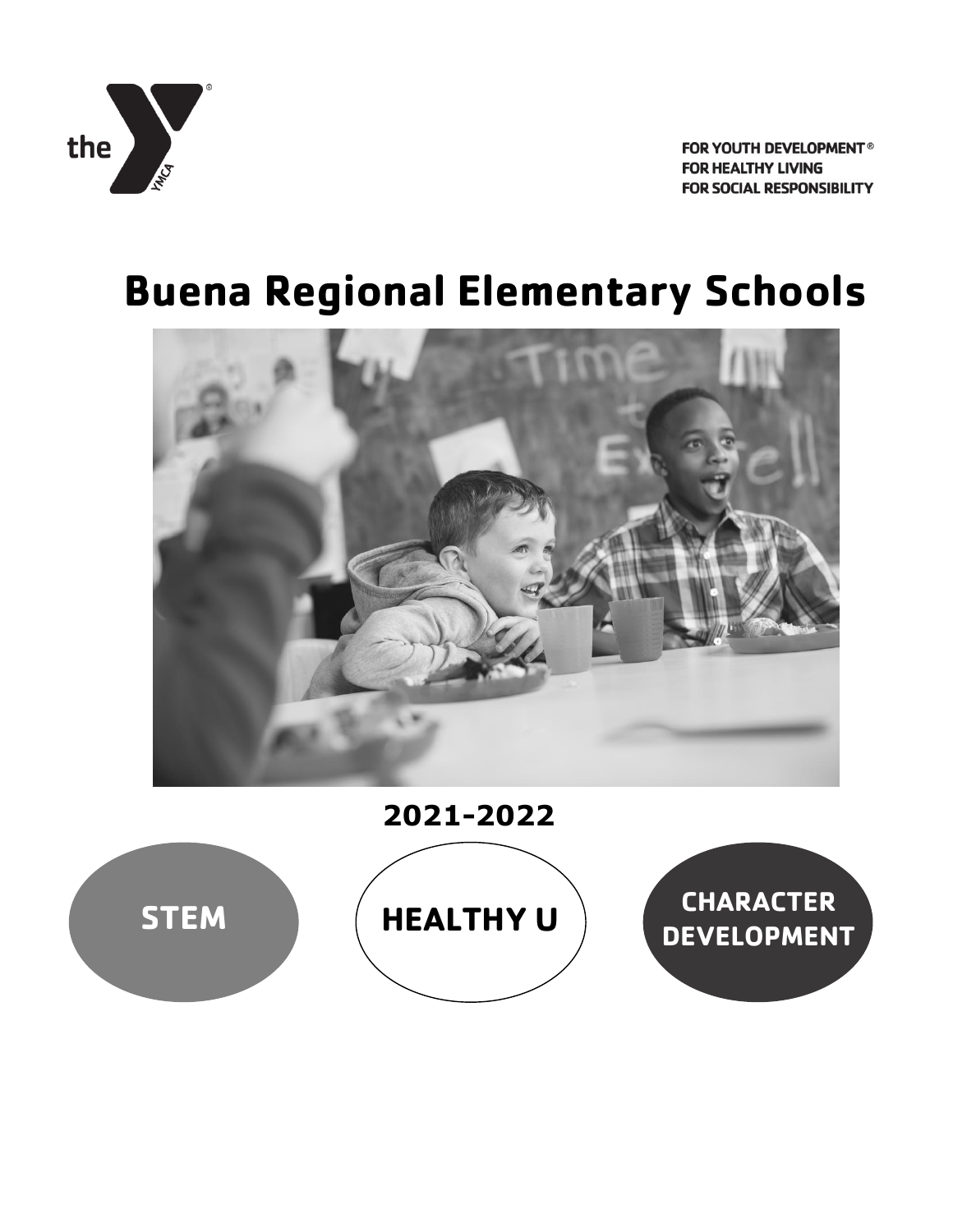

# Cumberland Cape Atlantic YMCA 2021-2022 School Aged Child Care **Buena Regional Registration Packet**

|                                                                                          |                                                                                                                | <b>PLEASE</b><br><b>ATTACH</b><br><b>PHOTO</b> |
|------------------------------------------------------------------------------------------|----------------------------------------------------------------------------------------------------------------|------------------------------------------------|
|                                                                                          |                                                                                                                |                                                |
|                                                                                          |                                                                                                                |                                                |
|                                                                                          |                                                                                                                |                                                |
| Birth Date: $\frac{1}{\sqrt{1-\frac{1}{2}}}\left  \frac{1}{\sqrt{1-\frac{1}{2}}}\right $ |                                                                                                                |                                                |
|                                                                                          | Grade Entering Sept. '21 Second Second Second Second Second Second Second Second Second Second Second Second S |                                                |

| Convenient, easy payment scheduling for you! |                                                                                                                                            |  |  |  |  |
|----------------------------------------------|--------------------------------------------------------------------------------------------------------------------------------------------|--|--|--|--|
| Locations - Elementary Schools:              |                                                                                                                                            |  |  |  |  |
| Cleary Elementary School<br>□                |                                                                                                                                            |  |  |  |  |
| Collings Lakes Elementary School<br>□        |                                                                                                                                            |  |  |  |  |
| Milanesi Elementary School<br>$\Box$         |                                                                                                                                            |  |  |  |  |
|                                              |                                                                                                                                            |  |  |  |  |
|                                              |                                                                                                                                            |  |  |  |  |
| <b>MONTHLY FEE</b>                           | Semi-Monthly Payment: (Must enroll in automatic bank draft for this<br>option)                                                             |  |  |  |  |
| □ Before \$222.84                            | Twice a month automatic bank draft                                                                                                         |  |  |  |  |
| □ After \$229.68                             | Payment amounts are located to the left; amount will be deducted on the<br>5 <sup>th</sup> and 20 <sup>th</sup> of the month prior to care |  |  |  |  |
| $\Box$ Both \$452.52                         |                                                                                                                                            |  |  |  |  |
|                                              | Late fees will be applied after the $20th$ if payment is returned                                                                          |  |  |  |  |
|                                              | $\Box$ Before \$111.42                                                                                                                     |  |  |  |  |
|                                              | $\Box$ After \$114.84                                                                                                                      |  |  |  |  |
|                                              | $\Box$ Both \$226.26                                                                                                                       |  |  |  |  |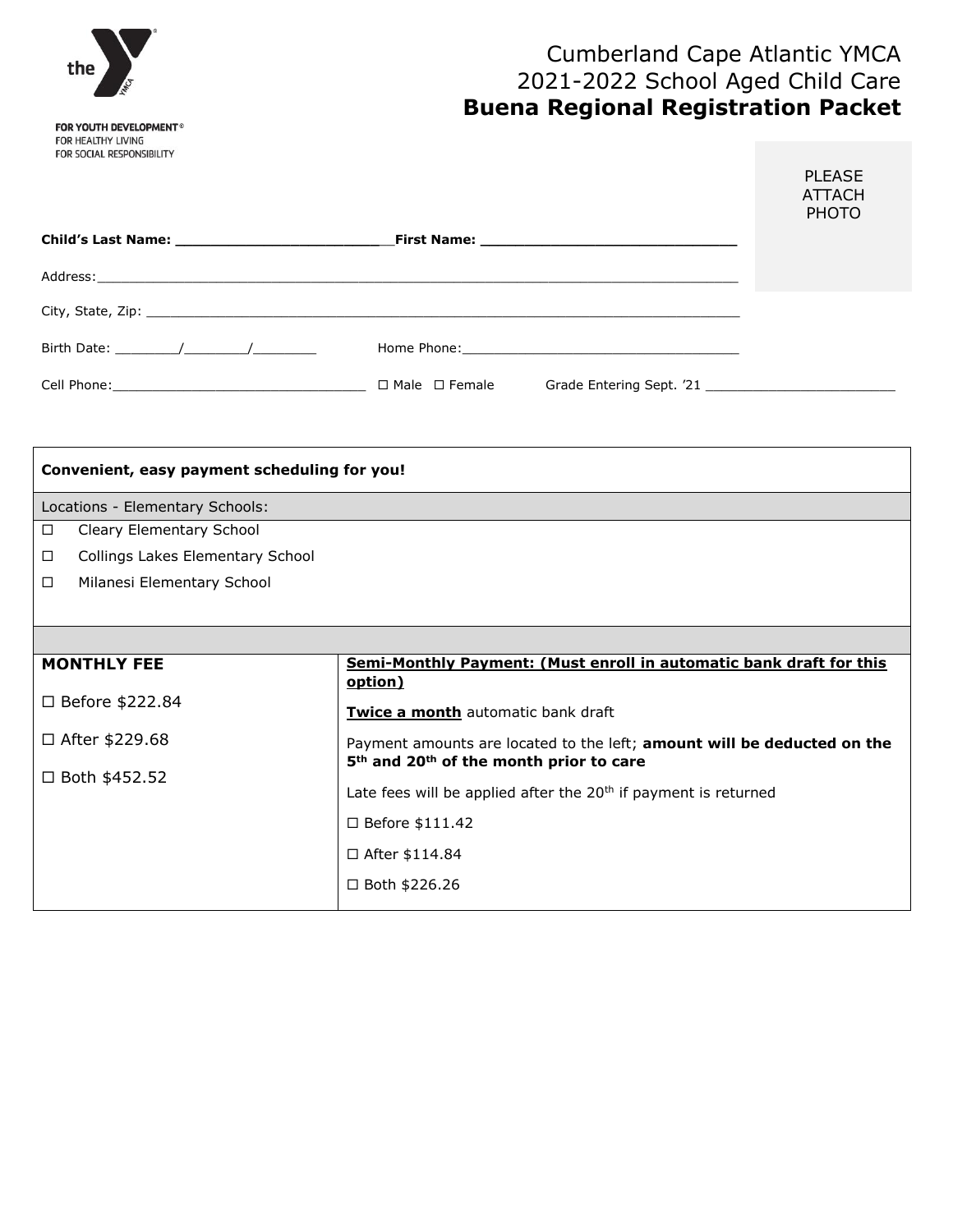

# Cumberland Cape Atlantic YMCA **Emergency Contact & Health**

#### **Child's Name** \_\_\_\_\_\_\_\_\_\_\_\_\_\_\_\_\_\_\_\_\_\_\_\_\_\_\_\_\_\_\_\_\_\_\_\_\_\_\_\_\_\_\_\_\_\_\_\_\_\_\_\_\_\_\_\_\_\_\_\_

| <b>Parent/Guardian Information</b>                                                                                                                                                                                  |  |                                      |                                                                                                                                                                                                                                |  |  |
|---------------------------------------------------------------------------------------------------------------------------------------------------------------------------------------------------------------------|--|--------------------------------------|--------------------------------------------------------------------------------------------------------------------------------------------------------------------------------------------------------------------------------|--|--|
| Parent 1 or Legal Guardian Information                                                                                                                                                                              |  |                                      | <b>Parent 2 or Legal Guardian Information</b>                                                                                                                                                                                  |  |  |
|                                                                                                                                                                                                                     |  |                                      |                                                                                                                                                                                                                                |  |  |
|                                                                                                                                                                                                                     |  |                                      |                                                                                                                                                                                                                                |  |  |
|                                                                                                                                                                                                                     |  |                                      | Relationship: The Contract of The Contract of The Contract of The Contract of The Contract of The Contract of T                                                                                                                |  |  |
|                                                                                                                                                                                                                     |  |                                      |                                                                                                                                                                                                                                |  |  |
|                                                                                                                                                                                                                     |  |                                      |                                                                                                                                                                                                                                |  |  |
|                                                                                                                                                                                                                     |  |                                      |                                                                                                                                                                                                                                |  |  |
|                                                                                                                                                                                                                     |  |                                      |                                                                                                                                                                                                                                |  |  |
|                                                                                                                                                                                                                     |  |                                      |                                                                                                                                                                                                                                |  |  |
|                                                                                                                                                                                                                     |  |                                      |                                                                                                                                                                                                                                |  |  |
| <b>Joint Custody Information</b>                                                                                                                                                                                    |  |                                      |                                                                                                                                                                                                                                |  |  |
| Has there been a divorce or separation? $\Box$ Yes<br>$\Box$ No<br>The joint/non-custodial parent can be contacted in the event of an emergency $\Box$ Yes<br>$\Box$ No                                             |  |                                      |                                                                                                                                                                                                                                |  |  |
| <b>Emergency Contacts (Other than Parent/Guardian) and Authorized Pick Ups</b><br><b>Emergency Contact #1</b>                                                                                                       |  |                                      | <b>Emergency Contact #2</b>                                                                                                                                                                                                    |  |  |
|                                                                                                                                                                                                                     |  |                                      |                                                                                                                                                                                                                                |  |  |
|                                                                                                                                                                                                                     |  |                                      |                                                                                                                                                                                                                                |  |  |
|                                                                                                                                                                                                                     |  |                                      |                                                                                                                                                                                                                                |  |  |
|                                                                                                                                                                                                                     |  |                                      |                                                                                                                                                                                                                                |  |  |
|                                                                                                                                                                                                                     |  |                                      |                                                                                                                                                                                                                                |  |  |
|                                                                                                                                                                                                                     |  |                                      | Address: the contract of the contract of the contract of the contract of the contract of the contract of the contract of the contract of the contract of the contract of the contract of the contract of the contract of the c |  |  |
| Medical and Behavior Questions to help us provide the best care possible                                                                                                                                            |  |                                      |                                                                                                                                                                                                                                |  |  |
| Has your child been diagnosed or treated for the following:                                                                                                                                                         |  |                                      |                                                                                                                                                                                                                                |  |  |
| $\Box$ Asthma<br>$\Box$ Allergies<br>$\Box$ Special Dietary Needs<br>$\Box$ Allergies to Insect Stings<br>□ Spectrum Disorder<br>$\Box$ Seizures<br>$\Box$ Allergy to Poison Ivy<br>$\Box$ ADD/ADHD<br>$\Box$ Other |  | <b>Emergency Medical Information</b> |                                                                                                                                                                                                                                |  |  |
| Please provide details for any of the above checked boxes:                                                                                                                                                          |  |                                      |                                                                                                                                                                                                                                |  |  |
|                                                                                                                                                                                                                     |  |                                      |                                                                                                                                                                                                                                |  |  |
| Signs or symptoms to watch for:                                                                                                                                                                                     |  |                                      |                                                                                                                                                                                                                                |  |  |
| Please list current medications, prescribed or over the counter that your child is currently taking:                                                                                                                |  |                                      |                                                                                                                                                                                                                                |  |  |
|                                                                                                                                                                                                                     |  |                                      |                                                                                                                                                                                                                                |  |  |
|                                                                                                                                                                                                                     |  |                                      |                                                                                                                                                                                                                                |  |  |
|                                                                                                                                                                                                                     |  |                                      |                                                                                                                                                                                                                                |  |  |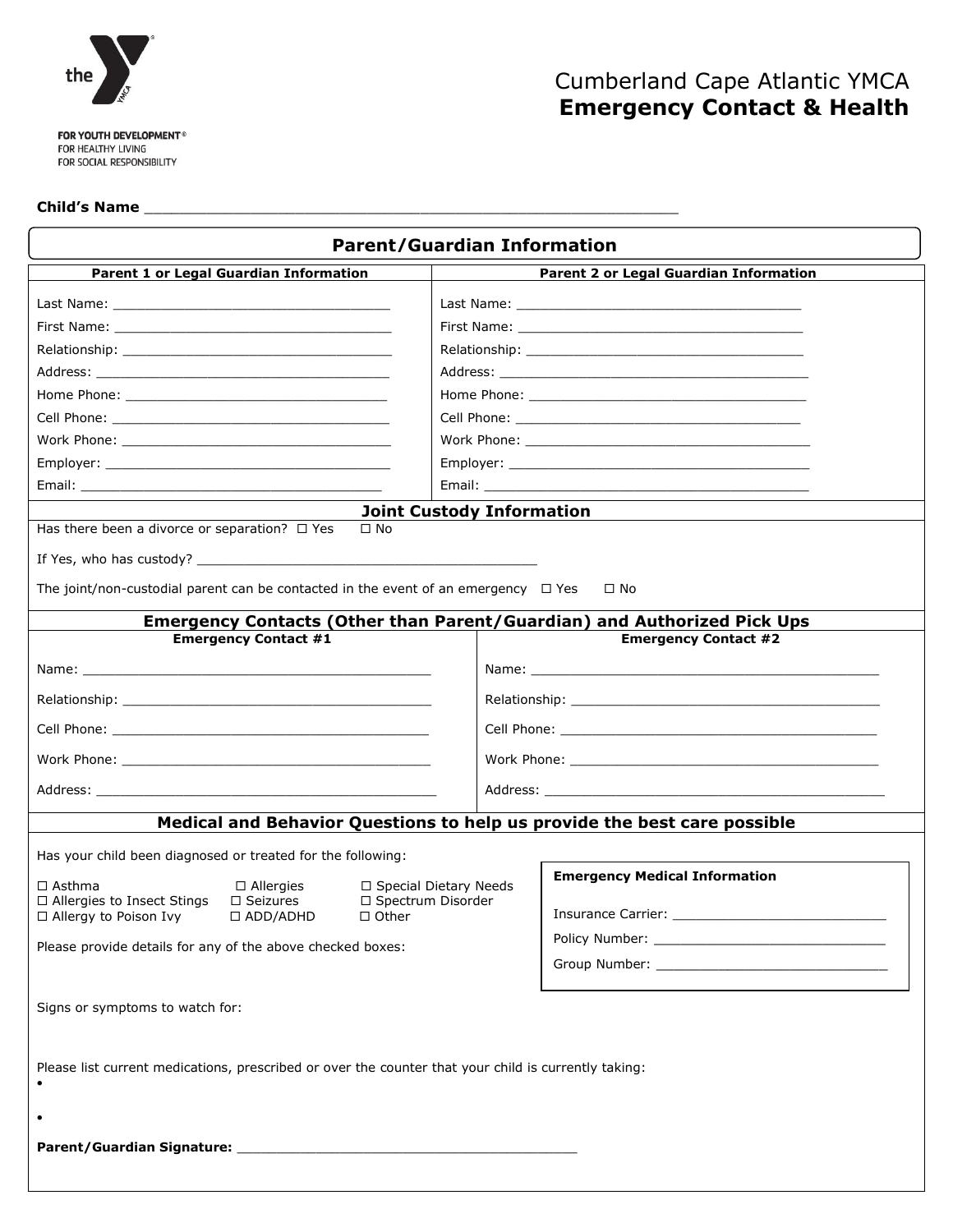

### **Before and After Rules**

# Cumberland Cape Atlantic YMCA **Rules & Authorizations**

| In order for all participants to have the best possible experience, all participants and parents need to be aware of the rules<br>and agree to follow them. If a participant or parent consistently or excessively breaks the rules and chooses not to take<br>part in the program, they negatively impact other participants by jeopardizing their physical or emotional safety. When this<br>happens, all other participants fail to receive the best possible experience.                                                                                                                                                                                   |  |                                |  |  |
|----------------------------------------------------------------------------------------------------------------------------------------------------------------------------------------------------------------------------------------------------------------------------------------------------------------------------------------------------------------------------------------------------------------------------------------------------------------------------------------------------------------------------------------------------------------------------------------------------------------------------------------------------------------|--|--------------------------------|--|--|
| <b>Rules:</b><br>1) Treat myself, and others, with Caring, Honesty, Respect, and Responsibility<br>2) Follow direction and instructions from staff<br>3) Keep hands, feet and all other body parts to myself<br>4) Respect all facilities, equipment, and property<br>5) Have FUN!                                                                                                                                                                                                                                                                                                                                                                             |  |                                |  |  |
| <b>Consequences:</b><br>1) Redirection<br>2) Verbal warning or thinking time<br>3) Visit with director and/or call home. Child may speak to parents at that time<br>4) In the event that a second phone call is necessary, the child will be sent home<br>5) In the event of consistent/excessive failure to follow the rules, the child will be sent home and a suspension may be issued<br>6) If a child or parent endangers the physical, mental or emotional health of themselves or others, the child may be immediately<br>suspended or expelled                                                                                                         |  |                                |  |  |
|                                                                                                                                                                                                                                                                                                                                                                                                                                                                                                                                                                                                                                                                |  |                                |  |  |
| <b>Authorizations</b>                                                                                                                                                                                                                                                                                                                                                                                                                                                                                                                                                                                                                                          |  |                                |  |  |
| My child is in good health and can participate in the normal activities of the program (including Healthy U & Boks) Initial Here                                                                                                                                                                                                                                                                                                                                                                                                                                                                                                                               |  |                                |  |  |
| I agree to follow the Payment Policies; if not I will be subject to fees                                                                                                                                                                                                                                                                                                                                                                                                                                                                                                                                                                                       |  | Initial Here                   |  |  |
| I have received and reviewed a copy of the YMCA Parent Handbook                                                                                                                                                                                                                                                                                                                                                                                                                                                                                                                                                                                                |  | Initial Here                   |  |  |
| I understand that my child must be physically signed in and out of the program by an authorized <b>adult</b> daily                                                                                                                                                                                                                                                                                                                                                                                                                                                                                                                                             |  | Initial Here                   |  |  |
| I understand that the YMCA is not responsible for lost, stolen or damaged personal articles                                                                                                                                                                                                                                                                                                                                                                                                                                                                                                                                                                    |  | Initial Here                   |  |  |
| My child and I have reviewed the Discipline/Behavior & Expulsion Policies and my child will participate in all daily ___________ Initial Here<br>activities                                                                                                                                                                                                                                                                                                                                                                                                                                                                                                    |  |                                |  |  |
| I have read and signed the Parent Understanding Statement                                                                                                                                                                                                                                                                                                                                                                                                                                                                                                                                                                                                      |  | <b>Example 15 Initial Here</b> |  |  |
| I have read, agree and signed the Covid Waiver                                                                                                                                                                                                                                                                                                                                                                                                                                                                                                                                                                                                                 |  | <b>Example 1</b> Initial Here  |  |  |
| I give permission for the Cumberland Cape Atlantic YMCA to:<br>Seek medical treatment for my child, in my absence, in the event of an emergency                                                                                                                                                                                                                                                                                                                                                                                                                                                                                                                |  | Initial Here                   |  |  |
| Use any photo, voice recordings or videos taken of my child for any and all promotional purposes                                                                                                                                                                                                                                                                                                                                                                                                                                                                                                                                                               |  | Initial Here                   |  |  |
| Allow my child to go on short walks under Y Staff supervision                                                                                                                                                                                                                                                                                                                                                                                                                                                                                                                                                                                                  |  | Initial Here                   |  |  |
| I hereby agree, and accept, responsibility in above initialed items.                                                                                                                                                                                                                                                                                                                                                                                                                                                                                                                                                                                           |  |                                |  |  |
|                                                                                                                                                                                                                                                                                                                                                                                                                                                                                                                                                                                                                                                                |  |                                |  |  |
| <b>Licensing Statement</b>                                                                                                                                                                                                                                                                                                                                                                                                                                                                                                                                                                                                                                     |  |                                |  |  |
| In keeping with New Jersey's child care licensing requirements, we are obligated to provide you, as the parent/caregiver of a child<br>enrolled in our program, with the attached informational statement from the Department of Children & Families (found in the Parent<br>Handbook).<br>The statement highlights, among other things:<br>• Your right to observe our center at any time without having to secure permission<br>. The center's obligation to be licensed and to comply with licensing standards and<br>. The obligation of all citizens to report suspected child abuse of all forms (physical, sexual, emotional, and neglect) to the DCP&P |  |                                |  |  |
|                                                                                                                                                                                                                                                                                                                                                                                                                                                                                                                                                                                                                                                                |  |                                |  |  |
| I have read and received a copy of the Information to Parents statement prepared by the Bureau of Licensing and the DCP&P                                                                                                                                                                                                                                                                                                                                                                                                                                                                                                                                      |  |                                |  |  |
|                                                                                                                                                                                                                                                                                                                                                                                                                                                                                                                                                                                                                                                                |  |                                |  |  |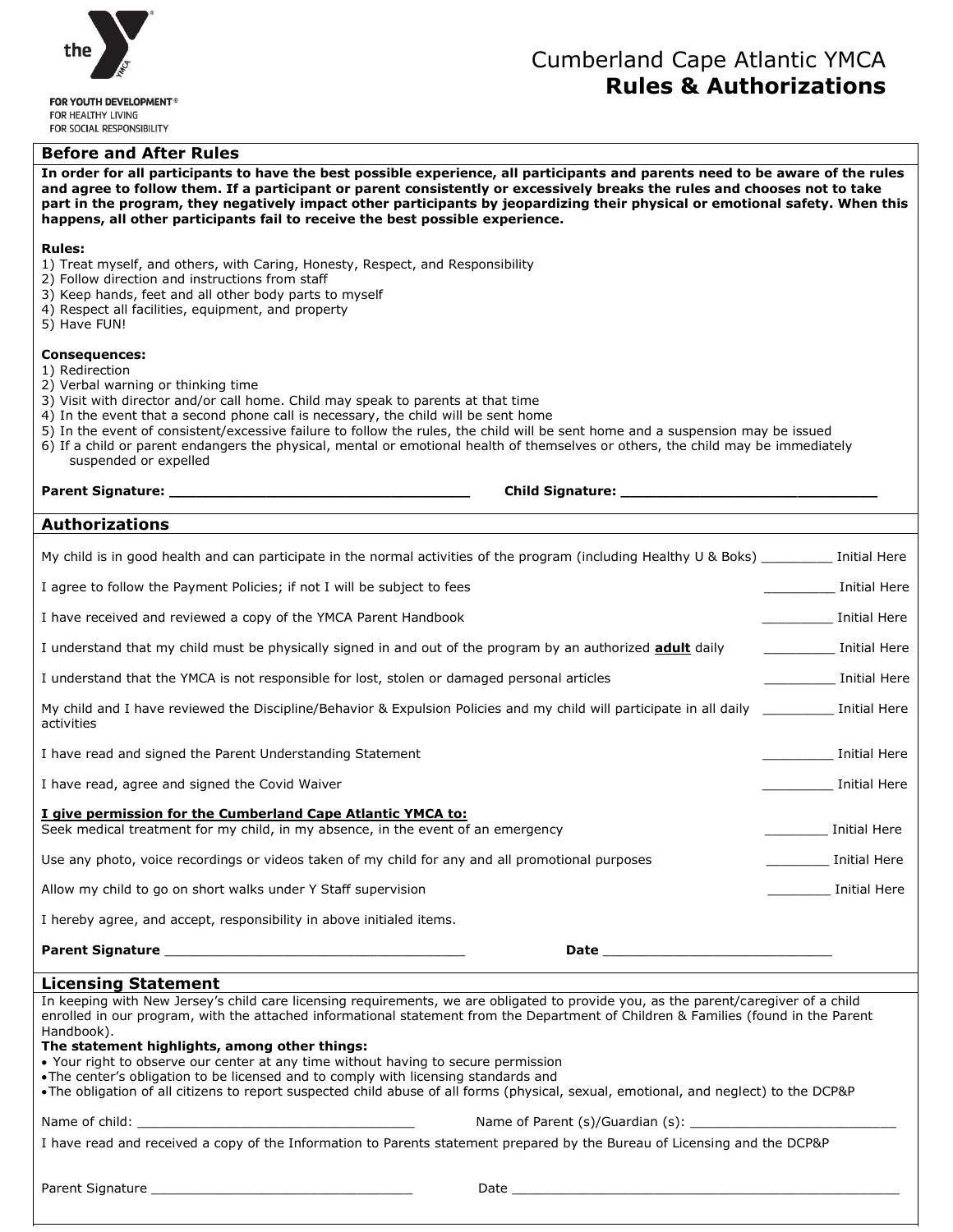### **Parent Statement of Understanding**

The following information is important for the safety and protection of your child. Please read the information, sign this form, and return the original to the Cumberland Cape Atlantic YMCA (CCA YMCA). A copy will be filed with your child's records.

- **I understand that CCA YMCA staff and volunteers are not allowed to baby-sit or transport children at any time outside the CCA YMCA program.** If a violation is discovered, the Y will take immediate disciplinary action toward staff and/or volunteers.
- **I understand that staff and volunteers are not allowed to initiate contact with members and program participants outside the CCA YMCA, unless necessary in certain limited cases for the smooth operation of a CCA YMCA program. If deemed necessary, contact should be made with the program participant's parent or guardian. Contact includes, but is not limited to, sharing of phone numbers, email addresses, personal websites and/or web logs.** If a violation is discovered, the Y will take immediate disciplinary action toward staff and/or volunteers.
- **I understand that I am not to leave my child\* at the CCA YMCA or program site unless a CCA YMCA staff or volunteer is there to receive and supervise my child. I understand that my child must be escorted to and from the program area by me or another person on my authorized list. Children may not just be dropped off at the door.** \*Note: The CCA YMCA's policy is that children under the age of 12 may not be alone in our facilities/program sites.
- **I understand children should not receive excessive gifts (e.g. toys, video games, jewelry) from CCA YMCA staff or volunteers, and I should report this to a supervisor if they do.**
- **I understand that my child will not be allowed to leave the program with an unauthorized person. Any person authorized to pick up my child, including relatives, must be listed with CCA YMCA and must be at least 18 years of age required by the CCA YMCA. Any other alternate pick-up arrangements must be made in writing by a parent/guardian. Phone notification of an alternate pick-up arrangement is only accepted in an emergency.**
- **I understand that should a person arrive to pick up my child who appears to be under the influence of drugs or alcohol, for the child's safety, staff my have no recourse but to contact the police.** Please do not put staff in a position where they have to make this judgment call.
- **I understand that I can help ensure my child's safety by taking an active interest in his or her CCA YMCA experience. I too will monitor volunteer and staff interactions with my child and ask my child specific questions about program activities and volunteer or staff relationships with my child.**
- **I understand that the CCA YMCA is mandated by state law to report any suspected cases of child abuse or neglect to the appropriate authorities for investigation.**
- **I have received a copy of the CCA YMCA Youth Program Handbook and/or Program Policies and Procedures and will keep it for future reference.**

## Parent Signature **Law Executive Contract Contract Contract Contract Contract Contract Contract Contract Contract Contract Contract Contract Contract Contract Contract Contract Contract Contract Contract Contract Contract C**

### **Parent Notification of Communications Policy**

Families entrust their children to the Cumberland Cape Atlantic YMCA's care for child care, camp, and other youth programs. Our promise to those we serve is to provide a safe environment in which all participants are treated in a caring, honest, respectful and responsible way.

CCA YMCA staff, volunteers, program participants and parents must work together to ensure adherence to this policy. **CCA Staff and Volunteers:**

- Will block any personal websites or blogs and mark them as private, denying access to any CCA YMCA program participants
- Will not disclose personal email, telephone, cell phone or website information to any program participants
- Will not attempt to contact any participant via phone, text message email, website or blogs for non-program related business
- Will not use any photos taken for CCA YMCA programs or marketing purposes for personal use
- Will not use cell phones for personal calls during business hours
- Will not use cell phone cameras to take photos of program participants for any reason
- Will notify his/her supervisor immediately if a youth attempts to communicate with an employee via e-mail, instant message, cell phone or social network site

#### **CCA YMCA Program Participants and Their Parents Agree:**

- Not to contact any staff via staff's personal telephone/cell phone, text message, email, websites or blogs
- Not to use cell phones during program hours (except for emergency situations)
- They will not use photos, logos or images of the CCA YMCA or its program participants
- Personal photos may only be taken with consent and may not be displayed in any derogatory fashion
- Will not take cell phone photos of staff or program participants while engaged in CCA YMCA programs

Of course, the CCA YMCA does not mean to interfere with anyone's private life, but publicly observable communications, actions or words are not private, and personal expression can have legal consequences, including defamation, copyright infringement and trademark infringement.

#### **Parent Signature Construction in the set of the set of the set of the set of the set of the set of the set of the set of the set of the set of the set of the set of the set of the set of the set of the set of the set o**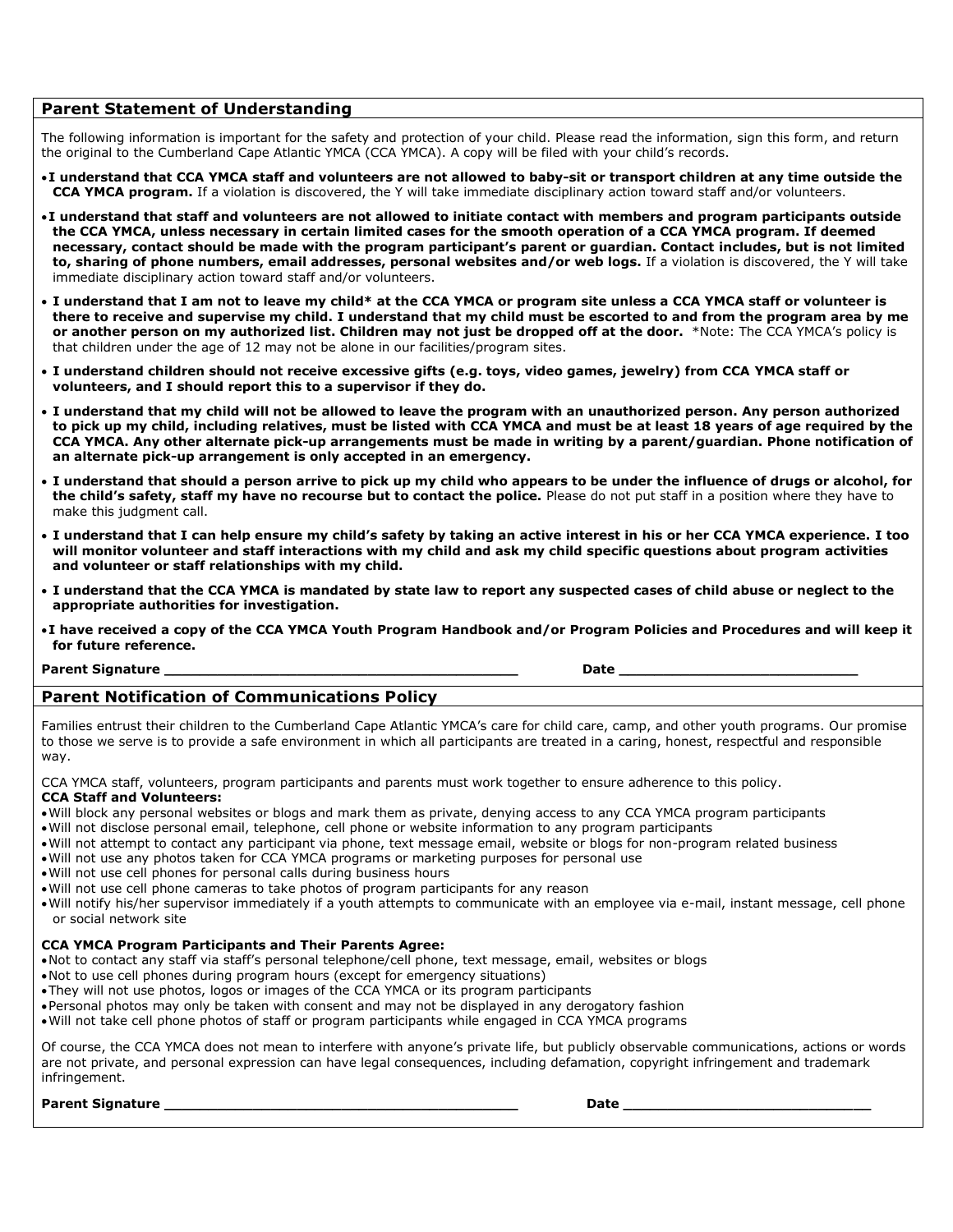

# Cumberland Cape Atlantic YMCA **Checklist**

### **Membership Fees**

□ \$30/Youth Program Member □ \$55/Family Program Member □ Current Program Member □ Current Full Facility Member

### *All participants must be YMCA members. Membership fees are non-transferable and non-refundable*

#### **Financial Assistance**

Third party Rutgers Southern Regional Child Care Resource & Referral (609-365-5027). If denied by Rutgers, Financial Assistance is available through the Y - applications are available at the Member Service Desk and on our website, [www.ccaymca.org.](http://www.ccaymca.org/)

Funds are limited – APPLY EARLY

| <b>Parent Checklist</b>                                                                                                                                                                                                        |  |  |  |  |
|--------------------------------------------------------------------------------------------------------------------------------------------------------------------------------------------------------------------------------|--|--|--|--|
| Parent/Guardian please <i>initial</i> next to each item that you are handing in today. No check marks please.                                                                                                                  |  |  |  |  |
| Completed Registration Form                                                                                                                                                                                                    |  |  |  |  |
| Photo Release (see page 3)                                                                                                                                                                                                     |  |  |  |  |
| Signed Medical Information – including insurance carrier, policy and group number                                                                                                                                              |  |  |  |  |
| <b>Expulsion Policy</b>                                                                                                                                                                                                        |  |  |  |  |
| Any notes or information to be filed on your child (optional)                                                                                                                                                                  |  |  |  |  |
| Correct payment and/or deposit amount                                                                                                                                                                                          |  |  |  |  |
| Automatic bank draft form is completed (if using automatic monthly payment option)                                                                                                                                             |  |  |  |  |
| Covid Waiver                                                                                                                                                                                                                   |  |  |  |  |
| Food Form Application                                                                                                                                                                                                          |  |  |  |  |
| <b>Example 2 Parent Agreement</b>                                                                                                                                                                                              |  |  |  |  |
|                                                                                                                                                                                                                                |  |  |  |  |
| <b>Parent Signature</b>                                                                                                                                                                                                        |  |  |  |  |
| Parent is to sign off that all paperwork is filled out completely.                                                                                                                                                             |  |  |  |  |
|                                                                                                                                                                                                                                |  |  |  |  |
| <b>Staff Signature</b>                                                                                                                                                                                                         |  |  |  |  |
| Staff member receiving the paperwork is to sign off that all papers are filled out completely and correct<br>money is remitted.                                                                                                |  |  |  |  |
| Date: the contract of the contract of the contract of the contract of the contract of the contract of the contract of the contract of the contract of the contract of the contract of the contract of the contract of the cont |  |  |  |  |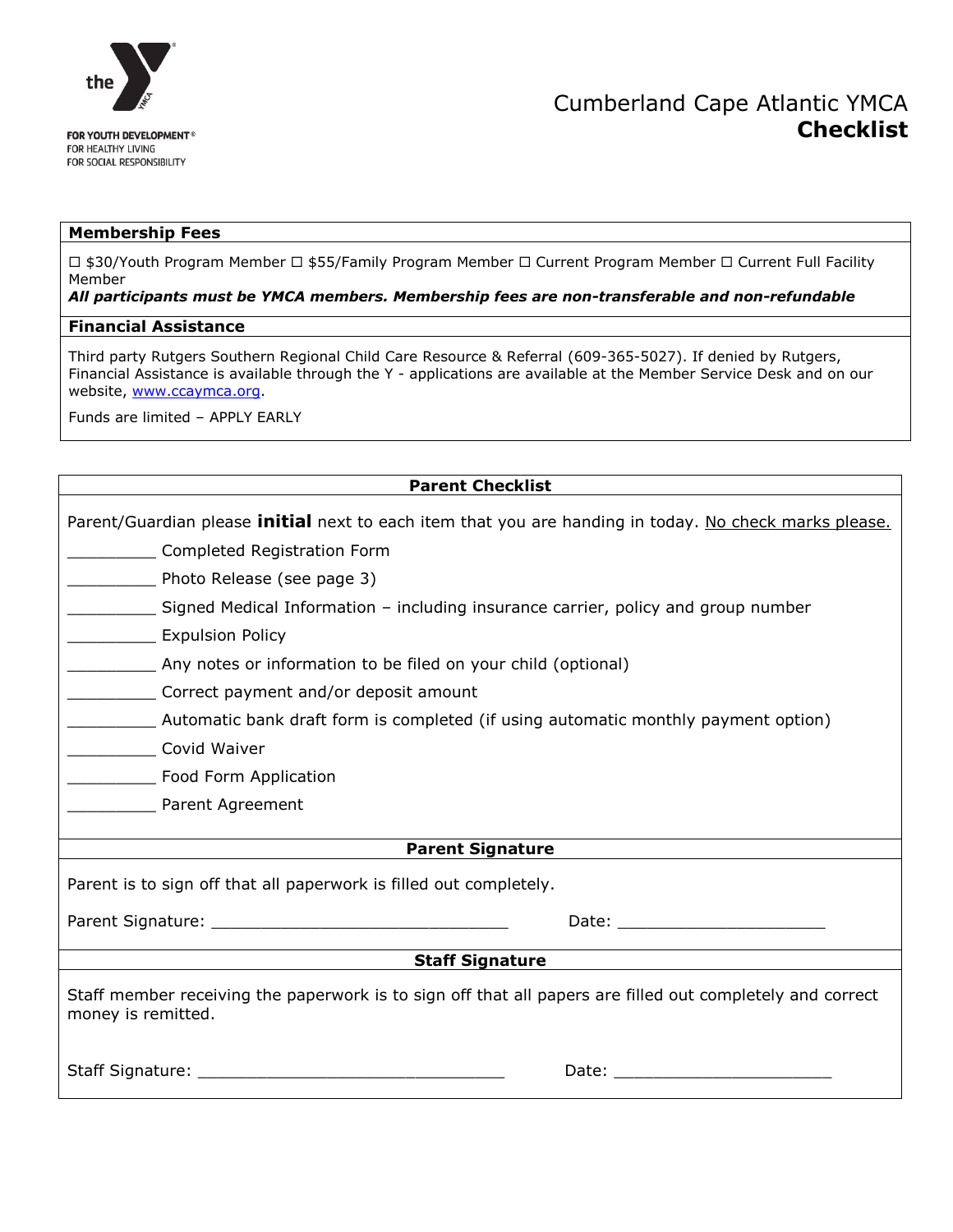# **PARENT AGREEMENT**

- Pick Up and Drop Off Parents must follow the direction of the staff and utilize the Remind App. Parents will not be permitted in the facility.
- Check-in will be conducted at the door. Parents will not get out of the car and wear a face covering during pick up and drop off
- Children must wear a face covering during the program with the exception snack.
- Parents agree to answer Health Questions each morning about their child and their household with our staff.
- Parents agree to have their child's temperature taken and recorded each morning. Children will not be permitted to attend the program with a fever.
- Parents understand that if their child has a fever they can NOT stay at the Before& After Care Program and will need to leave with the parent.
- Designate one or a few limited individuals for pick-up/drop-off who are not at higher risk for illness.
- Parent will talk to children about the importance of social distancing and parents will abide by 6 feet social distancing
- Expect sign in/drop off to be significantly different from in the past. Plan on waiting outside for a few minutes.
- Parent understands that their child will need a water bottle labeled with their name. Children will be permitted to refill their water bottle at the water dispenser fountain but will not be permitted to drink directly from the fountain.
- Handwashing will be encouraged and enforced frequently throughout the program day.
- Facility, materials and activity equipment will be cleaning and sanitized frequently throughout the program day.
- Children will be kept in small groups with 1:15 (1 adult to 15 children) for children ages 5 and up and 1:7 for 3 to 4 year olds. Groups will not intermix due to health concerns and to avoid additional potential exposure
- No visitors or parents will be permitted in the program.
- If your child becomes sick, refuses to wear a mask, or needs to go home for the day for any reason someone on the approved pick up list must pick them up from 30 minutes of the call placed.
- Parents must sign a Release of Liability waiver.

Inability to abide by these procedures will result in your child being removed from the program.

| <b>CHILD'S NAME</b> | <b>PARENT'S NAME</b>      |  |
|---------------------|---------------------------|--|
|                     |                           |  |
| <b>DATE</b>         | <b>PARENT'S SIGNATURE</b> |  |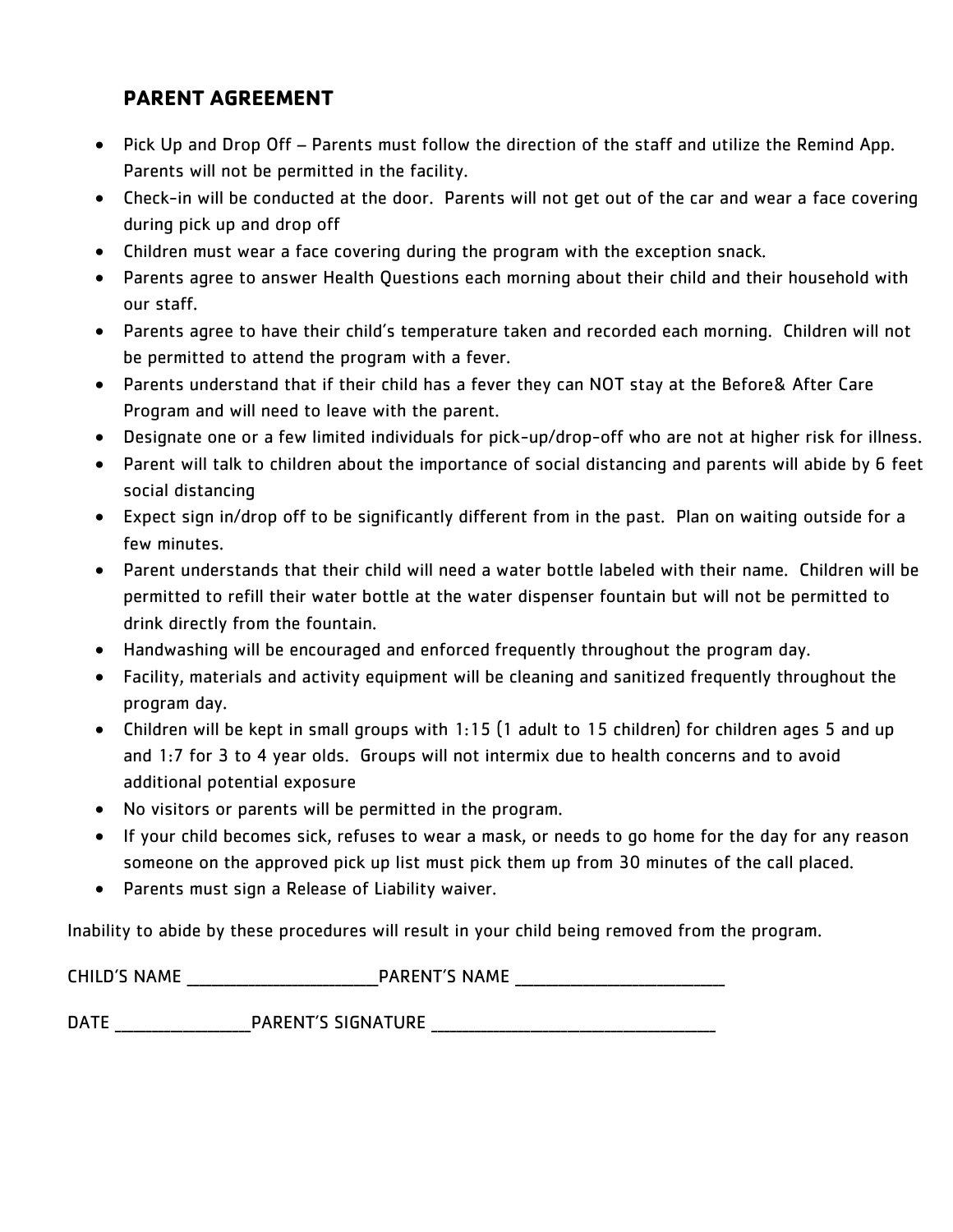# **Minor Participant Waiver, Release, Indemnification of All Claims & Covenant Not to Sue**

**NOTICE: THIS IS A LEGALLY BINDING AGREEMENT. Read this document carefully and in entirety. By signing this agreement, you give up your right and the named minor's right to bring a court action to recover compensation or obtain any other remedy for any personal injury or property damage however caused arising out of the named minor's participation in Cumberland Cape Atlantic YMCA School Age Child Care Programs, now or any time in the future.**

### **Acknowledgment of Risk**

I, in my legal capacity as the parent/guardian of the minor named below, do hereby acknowledge and agree that participation in Cumberland Cape Atlantic YMCA School age child care activities comes with inherent risks. I have full knowledge and understanding of the inherent risks associated with summer school age child care participation, including but in no way limited to: (1) slips, trips, and falls, (2) aquatic injuries, (3) athletic injuries, and (4) illness, including exposure to and infection with viruses or bacteria. I further acknowledge that the preceding list is not inclusive of all possible risks associated with summer school age child care participation and that said list in no way limits the operation of this Agreement.

#### **Coronavirus / COVID-19 Warning & Disclaimer**

Coronavirus, COVID-19 is an **extremely contagious** virus that spreads easily through person-to-person contact. Federal and state authorities recommend social distancing as a mean to prevent the spread of the virus. **COVID-19 can lead to severe illness, personal injury, permanent disability, and death. Participating in summer school age child care programs or accessing Cumberland Cape Atlantic YMCA facilities could increase the risk of contracting COVID-19.** Cumberland Cape Atlantic YMCA in no way warrants that COVID-19 infection will not occur through participation in Cumberland Cape Atlantic YMCA school age child care programs of accessing Cumberland Cape Atlantic YMCA facilities.

# **Waiver, Release, Indemnification & Covenant Not to Sue**

In consideration of \_\_\_\_\_\_\_\_\_\_\_\_\_\_\_\_\_\_\_\_'s participation in Cumberland Cape Atlantic YMCA school age child care programs, I, \_\_\_\_\_\_\_\_\_\_\_\_\_\_\_\_\_\_, the parent/guardian of the minor named above, agree to release and on behalf of myself and the minor named above, my heirs, representatives, executors, administrators, and assigns, HEREBY DO RELEASE Cumberland Cape Atlantic YMCA, its officers, directors, employees, volunteers, agents, representatives and insurers ("Releasees") from any causes of action, claims, or demands of any nature whatsoever including, but in no way limited to, claims of negligence, which I, the named minor, my heirs, representatives, executors, administrators and assigns may have, now or in the future, against Cumberland Cape Atlantic YMCA on account of personal injury, property damage, death or accident of any kind, arising out of or in any way related to the use of Cumberland Cape Atlantic YMCA facilities/equipment or participation in Cumberland Cape Atlantic YMCA programs whether that participation is supervised or unsupervised, however the injury or damage occurs, including, but not limited to the negligence of Releasees.

In consideration of the named minor's participation in summer school age child care, I, the undersigned parent/guardian of the named minor, agree to INDEMNIFY AND HOLD HARMLESS Releasees from any and all causes of action, claims, demands, losses, or costs of any nature whatsoever arising out of or in any way related to the named minor's summer school age child care participation.

Initial

I hereby certify on behalf of myself and the named minor that I have full knowledge of the nature and extent of the risks inherent in summer school age child care participation and that I, on behalf of myself and the named minor, am voluntarily assuming said risks. I understand that I and the named minor will be solely responsible for any loss or damage, including personal injury, property damage, or death, the named minor sustains while participating in summer school age child care programs and that by signing this agreement I, on behalf of myself and the named minor, HEREBY RELEASE Releasees of

Initial